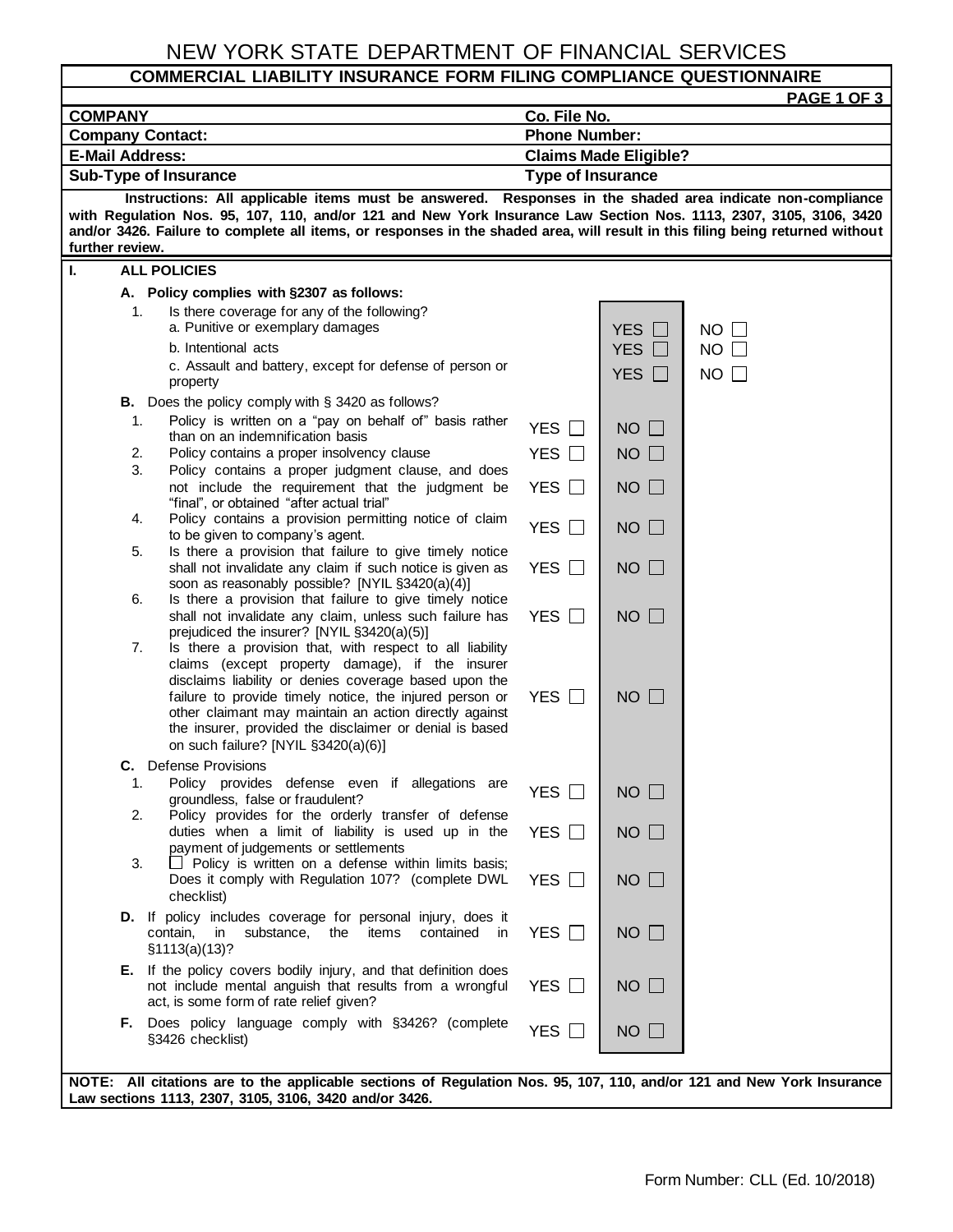## NEW YORK STATE DEPARTMENT OF FINANCIAL SERVICES

### **COMMERCIAL LIABILITY INSURANCE FORM FILING COMPLIANCE QUESTIONNAIRE**

|                                                                                                                                                                                                                                                                                                                                                                                                                      |                                                                                                                                                                                                                                                                                                                                                              |            |                    | PAGE 2 of 3 |  |  |  |
|----------------------------------------------------------------------------------------------------------------------------------------------------------------------------------------------------------------------------------------------------------------------------------------------------------------------------------------------------------------------------------------------------------------------|--------------------------------------------------------------------------------------------------------------------------------------------------------------------------------------------------------------------------------------------------------------------------------------------------------------------------------------------------------------|------------|--------------------|-------------|--|--|--|
| <b>COMPANY</b>                                                                                                                                                                                                                                                                                                                                                                                                       |                                                                                                                                                                                                                                                                                                                                                              |            |                    |             |  |  |  |
| <b>Sub-Type of Insurance</b><br>Instructions: All applicable items must be answered. Responses in the shaded area indicate non-compliance<br>with Regulation Nos. 95, 107, 110, and/or 121 and New York Insurance Law Section Nos. 1113, 2307, 3105, 3106, 3420<br>and/or 3426. Failure to complete all items, or responses in the shaded area, will result in this filing being returned without<br>further review. |                                                                                                                                                                                                                                                                                                                                                              |            |                    |             |  |  |  |
| L.                                                                                                                                                                                                                                                                                                                                                                                                                   | <b>ALL POLICIES (continued)</b>                                                                                                                                                                                                                                                                                                                              |            |                    |             |  |  |  |
|                                                                                                                                                                                                                                                                                                                                                                                                                      | <b>G.</b> $\Box$ Policy is written on a claims-made basis; Does it<br>comply with Regulation 121? (complete claims-made<br>checklist)                                                                                                                                                                                                                        | YES $\Box$ | $NO$ $\Box$        |             |  |  |  |
|                                                                                                                                                                                                                                                                                                                                                                                                                      | H. Does the policy contain warranties that violate §3105 or<br>§3106?                                                                                                                                                                                                                                                                                        |            | YES $\Box$         | $NO$ $\Box$ |  |  |  |
|                                                                                                                                                                                                                                                                                                                                                                                                                      | If more than one policy issued by the company/affiliate<br>Ъ.<br>covers the loss, is coverage limited to the policy with the<br>highest limit?                                                                                                                                                                                                               |            | YES $\Box$         | $NO \Box$   |  |  |  |
|                                                                                                                                                                                                                                                                                                                                                                                                                      | J. Does the policy contain a definition of loading or<br>unloading?                                                                                                                                                                                                                                                                                          |            | YES $\Box$         | $NO \Box$   |  |  |  |
|                                                                                                                                                                                                                                                                                                                                                                                                                      | K. Does the policy contain the name of an unlicensed<br>company?                                                                                                                                                                                                                                                                                             |            | YES $\Box$         | NO.         |  |  |  |
|                                                                                                                                                                                                                                                                                                                                                                                                                      | L. Are there any blank forms?                                                                                                                                                                                                                                                                                                                                |            | YES $\Box$         | NO I        |  |  |  |
|                                                                                                                                                                                                                                                                                                                                                                                                                      | M. Are all forms numbered?                                                                                                                                                                                                                                                                                                                                   | YES $\Box$ | $NO$ $\Box$        |             |  |  |  |
|                                                                                                                                                                                                                                                                                                                                                                                                                      | N. Policy application:<br>Has been filed for approval if part of the policy<br>1.                                                                                                                                                                                                                                                                            | YES $\Box$ | NO<br>$\mathbf{1}$ |             |  |  |  |
|                                                                                                                                                                                                                                                                                                                                                                                                                      | 2.<br>Complies with Regulation 95                                                                                                                                                                                                                                                                                                                            | YES $\Box$ | $NO$ $\Box$        |             |  |  |  |
|                                                                                                                                                                                                                                                                                                                                                                                                                      | <b>O.</b> If policy contains a tobacco exclusion, is the exclusion<br>limited to the deleterious health effects associated with<br>the use of such products?                                                                                                                                                                                                 | YES $\Box$ | $NO$ $\Box$        |             |  |  |  |
|                                                                                                                                                                                                                                                                                                                                                                                                                      | <b>P.</b> Is there a provision requiring that disputes between the<br>company and insured be resolved through arbitration?                                                                                                                                                                                                                                   |            | YES $\Box$         | $NO$ $\Box$ |  |  |  |
| $\mathbf{II}$ .                                                                                                                                                                                                                                                                                                                                                                                                      | "LEGAL SERVICES INSURANCE" IN LIABILITY POLICIES                                                                                                                                                                                                                                                                                                             |            |                    |             |  |  |  |
|                                                                                                                                                                                                                                                                                                                                                                                                                      | A. Indicate below which, if any, "Legal Services Insurance"<br>coverages are provided (See Department Regulation 162)<br>Unless "None" is checked, complete Legal Services<br><b>Insurance Checklist</b><br>(i) Defense only coverage for administrative proceedings<br>(ii) Defense coverage for claims seeking injunctive or<br>other non pecuniary relief |            |                    |             |  |  |  |
|                                                                                                                                                                                                                                                                                                                                                                                                                      | $\Box$ (iii) Defense of allegations which are excluded<br>$\Box$ (iv) Coverage for insured who initiates legal action<br>(v) Other<br>(Specify)<br>$\Box$ (vi) None                                                                                                                                                                                          |            |                    |             |  |  |  |
| III.                                                                                                                                                                                                                                                                                                                                                                                                                 | <b>DIRECTORS AND OFFICERS POLICIES</b>                                                                                                                                                                                                                                                                                                                       |            |                    |             |  |  |  |
|                                                                                                                                                                                                                                                                                                                                                                                                                      | In addition to the requirements of I and II above, does the<br>policy contain the minimum retention and coinsurance<br>amounts required by Regulation 110?                                                                                                                                                                                                   | YES $\Box$ | $NO$ $\Box$        |             |  |  |  |
| IV.                                                                                                                                                                                                                                                                                                                                                                                                                  | <b>EMPLOYEE BENEFITS POLICIES</b>                                                                                                                                                                                                                                                                                                                            |            |                    |             |  |  |  |
|                                                                                                                                                                                                                                                                                                                                                                                                                      | In addition to the requirements of I and II above, does the<br>policy contain any coverages which would substantially<br>provide for the giving of legal advice?                                                                                                                                                                                             |            | YES $\Box$         | $NO$ $\Box$ |  |  |  |
|                                                                                                                                                                                                                                                                                                                                                                                                                      | NOTE: All citations are to the applicable sections of Regulation Nos. 95, 107, 110, and/or 121 and New York Insurance<br>Law sections 1113, 2307, 3105, 3106, 3420 and/or 3426.                                                                                                                                                                              |            |                    |             |  |  |  |